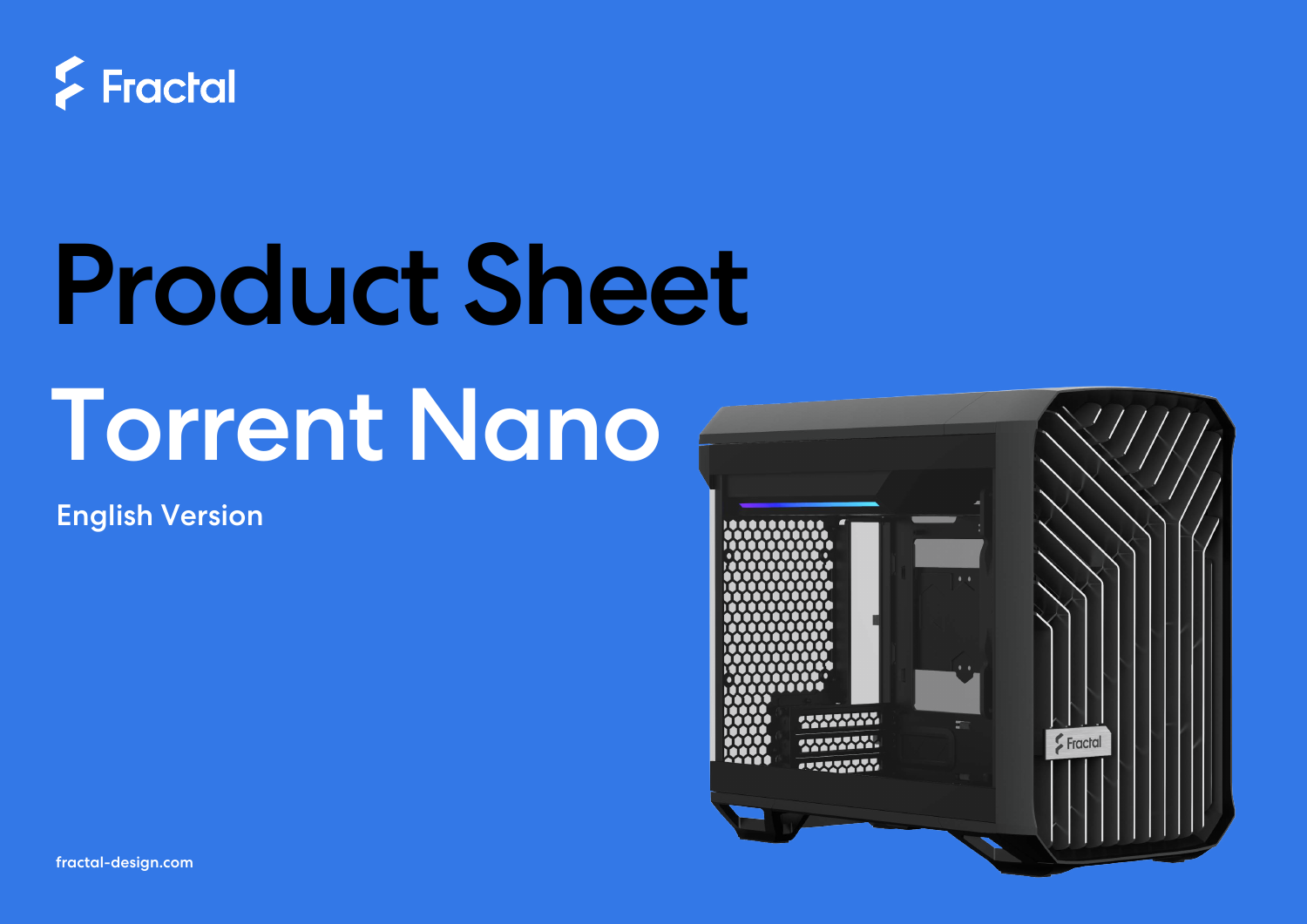

# Index 3 Overview<br>4 Key featu

3

4

- Key features
- 5-6 General specifications
- Package contents Additional information 7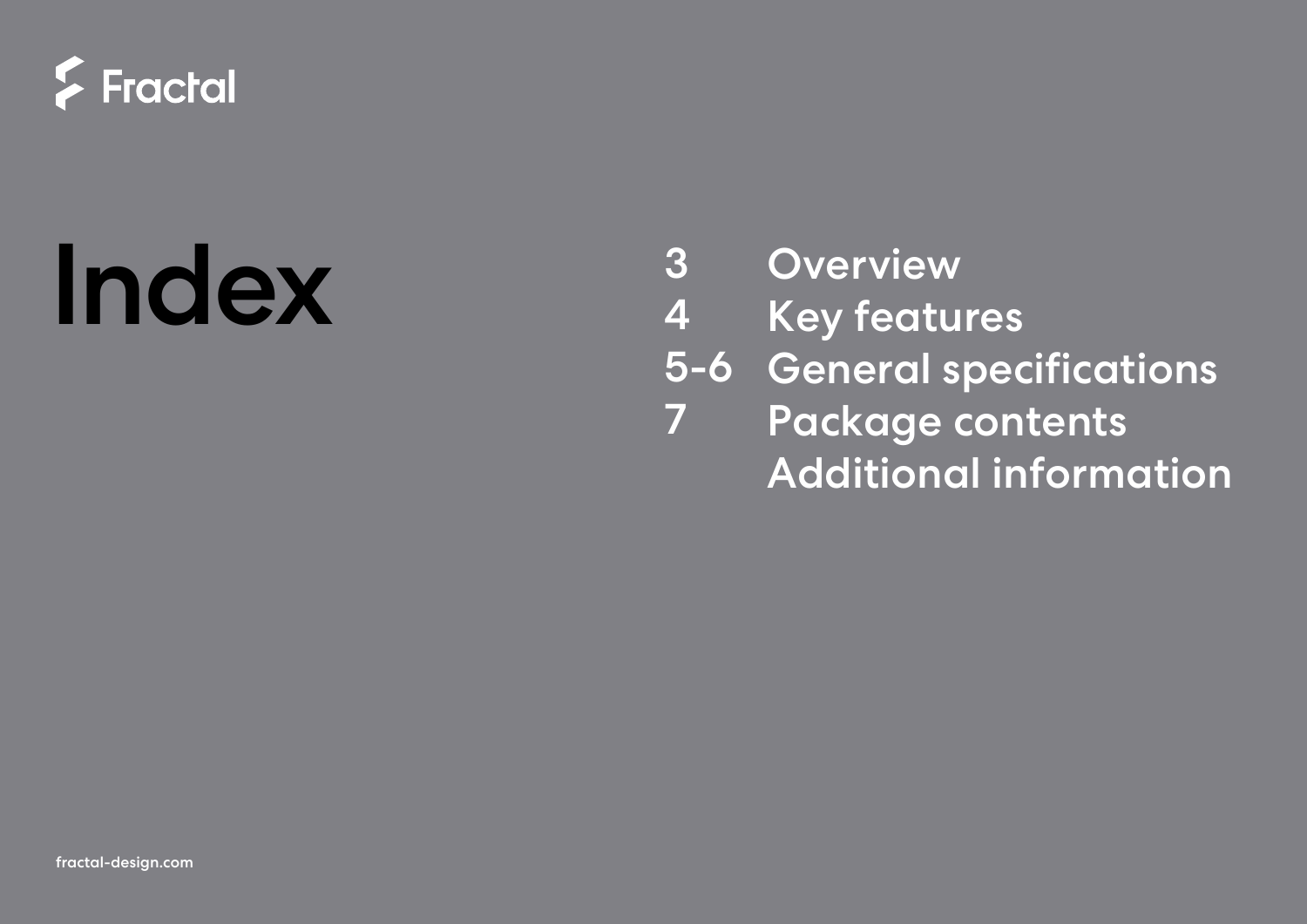# Torrent Nano

#### Streamlined airflow

The Torrent Nano is built to air cool your small build as efficiently as possible. Main standouts include an unobstructed base intake, an open front grille and one of our 180 x 38 mm Dynamic PWM fans (Prisma for RGB version) custom-made to achieve maximum air cooling while maintaining controlled noise levels. Enabling highly efficient cooling with or without a water-loop, the Torrent Nano is a perfect fit for air cooling aficionados looking for a small case.



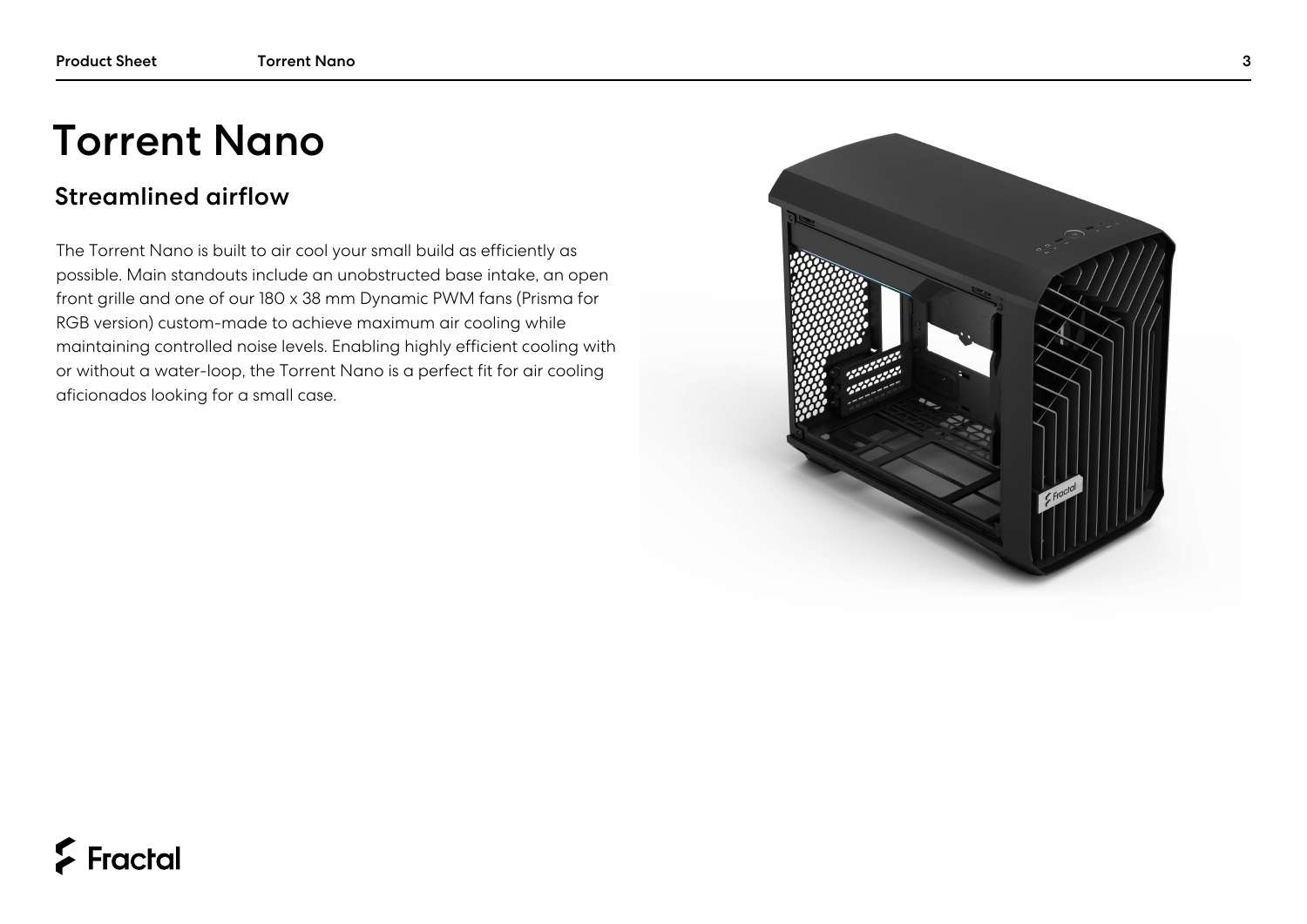## Key features

- Fan and LED lights on TG versions fully controllable through motherboards supporting addressable RGB (5V)
- RGB TG version includes a 180 mm Prisma ARGB PWM fan
- Seamless tempered glass panels with bolt-free top-latching mechanisms for easy handling
- Front fan brackets allow for unblocked airflow to the larger fan while catering to standard radiator sizes
- Removable top bezel and routing clips with velcro ties make for easy installation and cable management
- A sturdy, vibration-damped drive tray supporting a single HDD or dual SSDs with two optional mounting positions
- A dedicated SSD bracket with room for 2x 2.5" drives included
- Three bridgeless expansion slots
- The GPU is situated just above the bottom air intake, allowing it to breathe
- GPU support bracket that helps your GPU stay level
- Dust filters for front and bottom easily accessible by removing the front
- Integrated support for a water-cooling reservoir on the motherboard tray
- Includes a PWM fan (180 mm) for balancing performance, cooling and noise



#### $\sum$  Fractal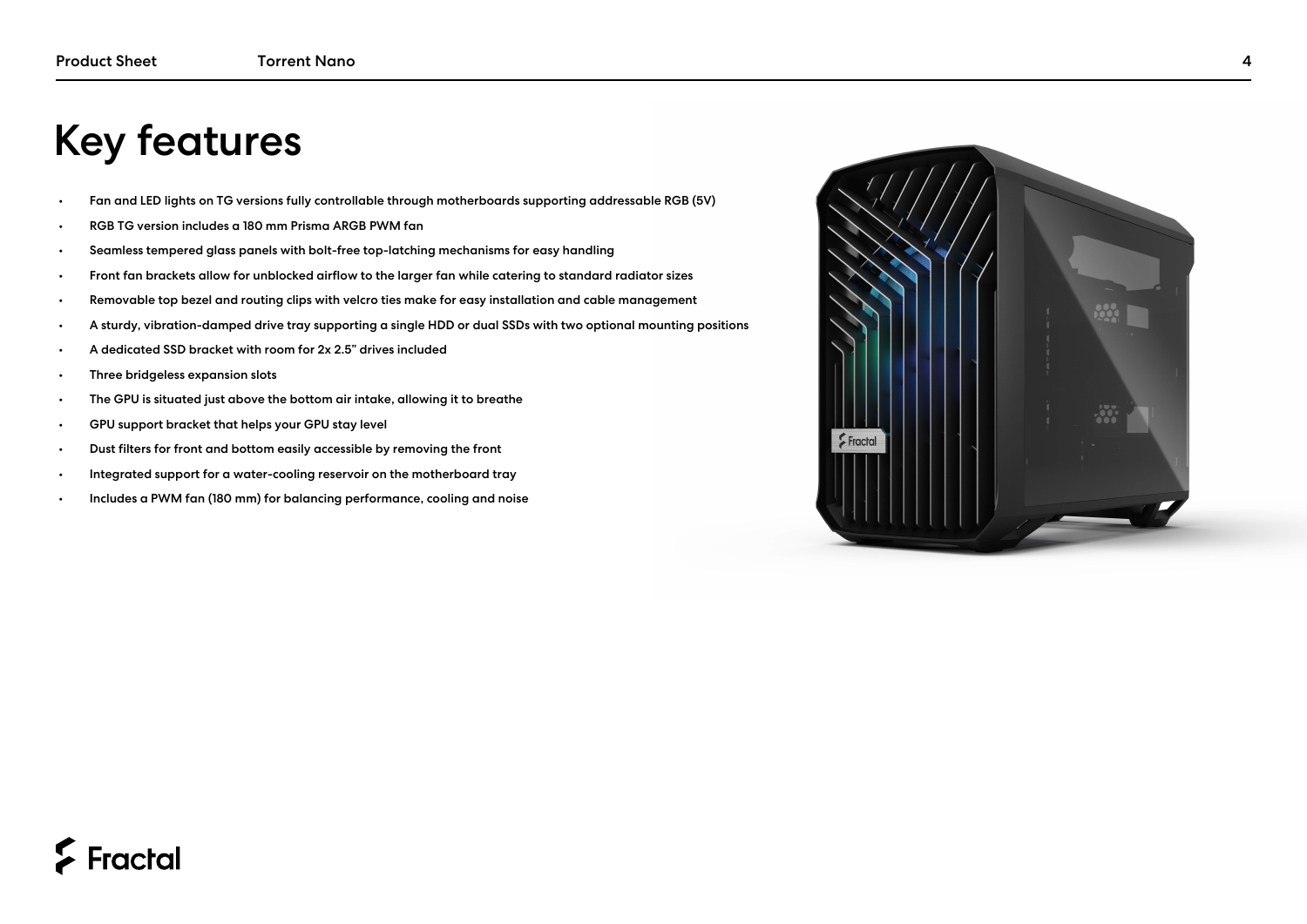# General specifications

| 3.5"/2.5" drive mounts             | $\cdot$ 1 (included)                                                                      |  |  |
|------------------------------------|-------------------------------------------------------------------------------------------|--|--|
| <b>Dedicated 2.5" drive mounts</b> | · 2 (included)                                                                            |  |  |
| 5.25" drive mounts                 | $\cdot$ 0                                                                                 |  |  |
| <b>Expansion slots</b>             | $\cdot$ 3                                                                                 |  |  |
| Motherboard compatibility          | $\cdot$ mITX / mDTX                                                                       |  |  |
| Power supply type                  | $\cdot$ ATX                                                                               |  |  |
| Front interface                    | · 1x USB 3.1 Gen 2 Type-C, 2x USB 3.0, Audio                                              |  |  |
| <b>Total fan mounts</b>            | · 1x 180 mm, 4x 140 mm, or 5x 120 mm (with included brackets)                             |  |  |
| Front fan                          | . 1x 180 mm or 2x 140/120 mm (with included bracket)                                      |  |  |
|                                    | (1x Dynamic GP-18 included in standard versions, 1x Prisma AL-18 included in RGB version) |  |  |
| Top fan                            | $\cdot$ N/A                                                                               |  |  |
| Rear fan                           | $\cdot$ 1x 120 mm                                                                         |  |  |
| <b>Bottom</b> fan                  | $\cdot$ 2x 140/120 mm                                                                     |  |  |
| <b>Dust filters</b>                | • Front, Bottom                                                                           |  |  |
| <b>Front radiator</b>              | • Up to 240/140 mm                                                                        |  |  |
| Top radiator                       | $\cdot$ N/A                                                                               |  |  |
| <b>Rear radiator</b>               | $\cdot$ 120 mm                                                                            |  |  |
| <b>Bottom radiator</b>             | • Up to 240/280 mm                                                                        |  |  |
| PSU max length                     | $\cdot$ 200 mm                                                                            |  |  |
| GPU max length                     | • 335 mm with front fan mounted                                                           |  |  |

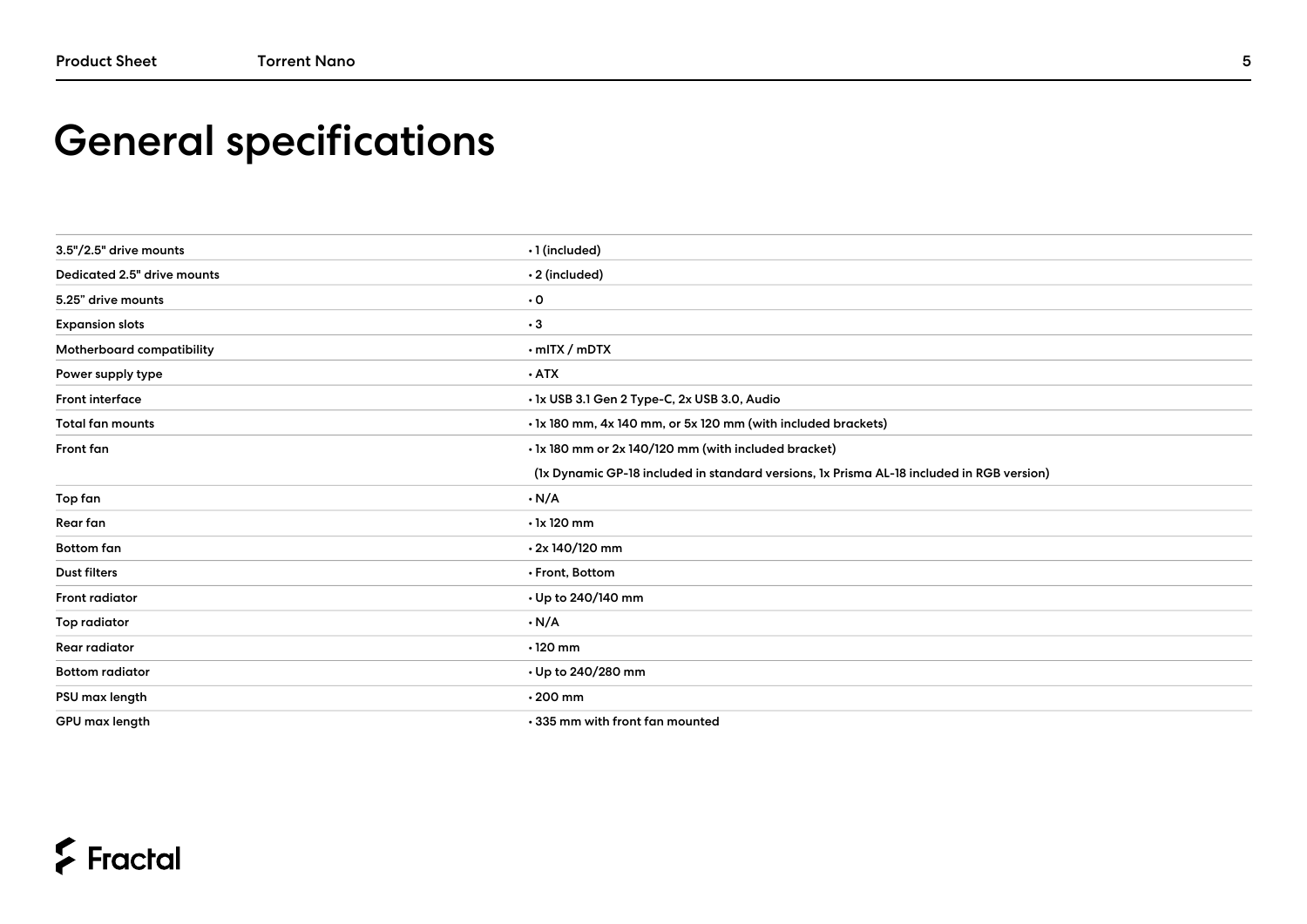# General specifications

| CPU cooler max height         | $\cdot$ 165 mm                                               |
|-------------------------------|--------------------------------------------------------------|
| Cable routing space           | $\cdot$ 29 mm                                                |
| <b>Cable routing grommets</b> | $\cdot$ Yes                                                  |
| <b>Fixed velcro straps</b>    | $\cdot$ Yes                                                  |
| Tool-less push-to-lock        | · Side panels                                                |
| <b>Captive thumbscrews</b>    | . HDD and SSD brackets                                       |
| Left side panel               | · Steel or Tempered glass (RGB version: Tempered glass only) |
| Right side panel              | · Steel or Tempered glass (RGB version: Tempered glass only) |
| Case dimensions (LxWxH)       | $\cdot$ 417 x 222 x 374 mm                                   |
| Net weight                    | ⋅BK TGD/TGL: 6.0 kg                                          |
|                               | $\cdot$ WT TGC: 5.8 kg                                       |
|                               | • BK Solid: 5.5 kg                                           |
| Package dimensions (LxWxH)    | $\cdot$ 446 x 300 x 538 mm                                   |
| Gross weight                  | $\cdot$ BK TGD/TGL: 7.8 kg                                   |
|                               | $\cdot$ WT TGC: 7.5 kg                                       |
|                               | • BK Solid: 7.2 kg                                           |